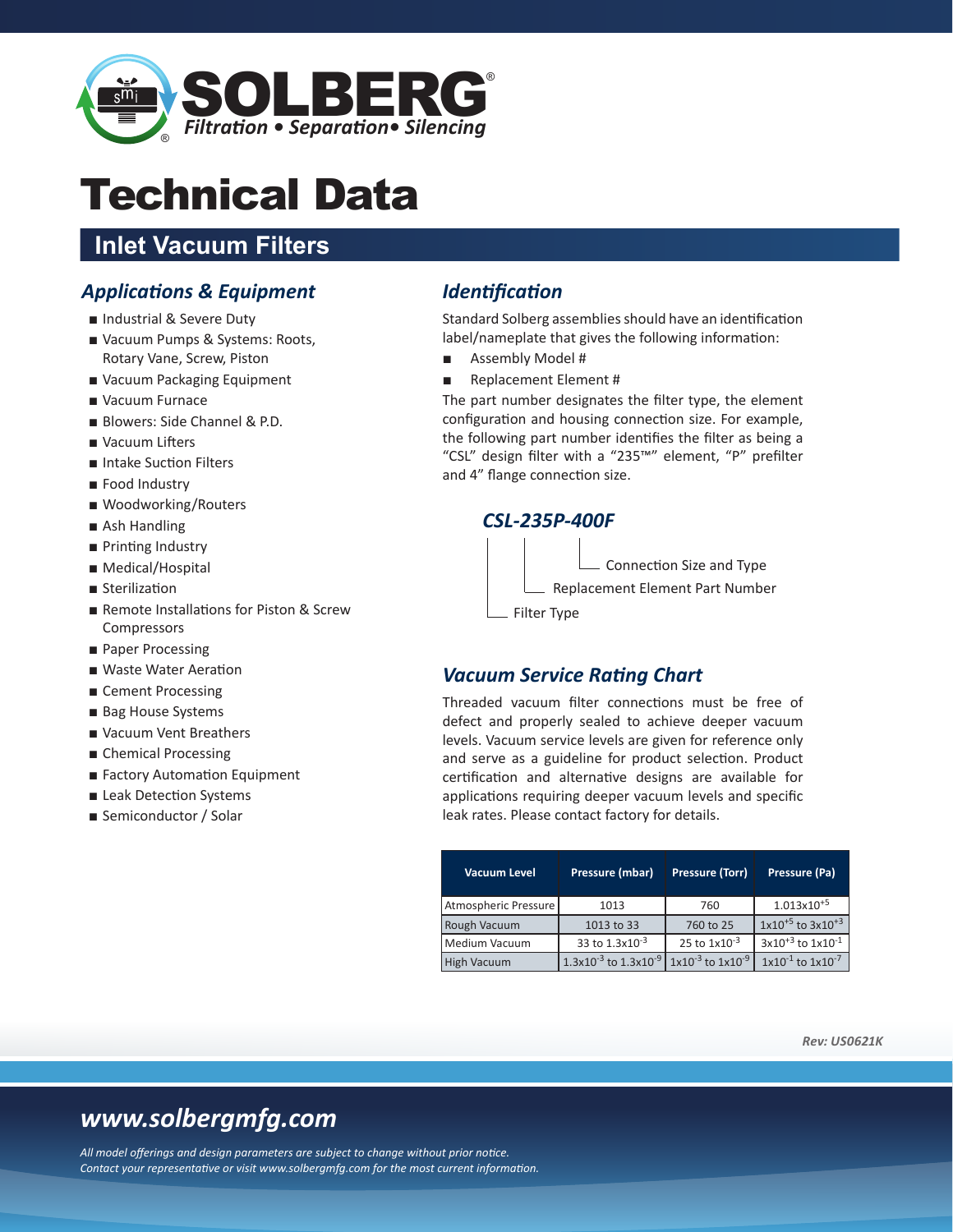## *Choosing the Best Filter for Your Equipment*

A. When the connection & airflow is known:

1. Select the appropriate connection style. (i.e.: MPT, Flange, NPSC etc.)

a. Verify assembly SCFM (flow) rating. Compare with your required airflow. (Note: Assembly flow ratings are based on 6,000 FPM or 30m/sec for a given connection size to achieve low pressure drop performance. When required flow exceeds assembly flow rating, the pressure drop through the outlet connection will increase. In such cases select by element SCFM (flow) rating.)

b. Verify that the flow rating matches connection size; skip to "C. Selecting Elements".

B. When the connection size is unknown, flexible, or the required flow rating exceeds assembly flow rating:

1. Match required flow rating with the element flow rating.

2. Choose related connection size.

C. Selecting Elements: The filter performance is influenced by the actual application duty and the equipment it is installed on. Regular maintenance checks and proper servicing is required.

#### *Application Duty Descriptions:*

Industrial Duty: clean workshop or clean outdoor environment ‐ small element sizing is sufficient.

Severe Duty: dirty workshop, wastewater – medium to large element is recommended.

Extreme Duty: cement, steel making, plastics or dusty material conveying – largest element sizing is recommended.

1. Select media required by your application. Options include:

a. Standard media

1. Polyester: all purpose; withstands pulses, moisture, and oily air

- 2. Paper: mostly dry, smooth flow applications
- b. Special Media: for a variety of micron levels and media types, see the "Filter Media Specifications"

in the Replacement Element Section or contact Solberg.

2. Select element size by matching the element with the anticipated duty and upsize accordingly.

### *Filter Assembly Maintenance*

Request the appropriate maintenance manual for more in‐depth information from your Solberg representative or on our website: www.solbergmfg.com.

### *Element Maintenance*

Solberg elements should be replaced once the pressure drop reaches 15-20" H<sub>2</sub>O above the initial pressure drop of the installation. Cleaning the element is also an option.

Solberg recommends replacing dirty elements for optimal performance. Any damage which results from by‐pass or additional pressure drop created by element cleaning is the sole responsibility of the operator.

Note: The overall performance of a filter element is altered once cleaned. The initial pressure drop after subsequent cleanings will be greater than the original, clean pressure drop of the element. After each cleaning, the pressure drop will continue to increase. Under all circumstances, the initial pressure drop of the element needs to be maintained at less than 15" H<sub>2</sub>O.

If the pressure drop exceeds 20" H<sub>2</sub>O at start-up; it should be replaced with a new element. With many types of equipment, the maximum pressure drop allowed will be dictated by the ability of the equipment to perform to its rated capacity. Under all circumstances, the operator should avoid exceeding the manufacturer's recommended maximum pressure drop for their specific equipment.

*Rev: US0621K*



*All model offerings and design parameters are subject to change without prior notice. Contact your representative or visit www.solbergmfg.com for the most current information.*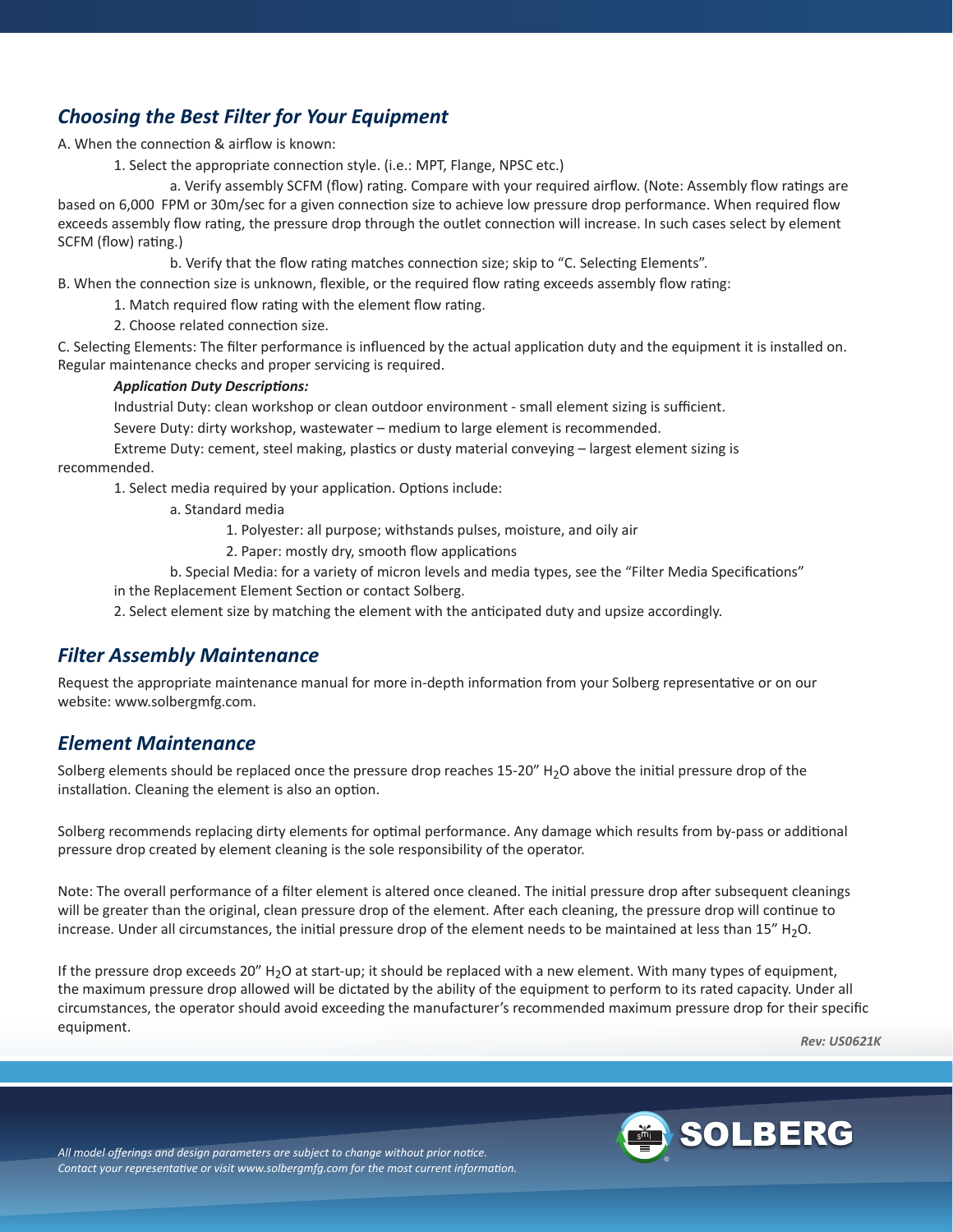

## Inline Straight Through Vacuum Filters

## **CT Series 1" - 6"**

## *Features*

- Compact design for space restrictions; min. service area
- Inlet above element for extended element life & maintenance intervals
- Corrosive resistant cast aluminum top with machined connections and integrated baffle design
- T-style design minimizes piping requirements
- Black powder coat carbon steel drop down bucket

## *Technical Specifications*

- Vacuum Rating: medium vacuum service\*
- Temp (continuous): min -15°F (-26°C) max 220°F (104°C)
- Filter change out differential: 15-20" H<sub>2</sub>O over initial ΔP
- Polyester: 99%+ removal efficiency standard to 5 micron
- Paper: 99%+ removal efficiency standard to 2 micron





- Swing bolts for heavy duty environments
- Drain ports
- Extended capacity (select models)
- Various nonstandard finishes
- Reverse pulse configuration
- See-through bucket (select models)
- Taps for gauges and mounting brackets



Note: CT 2" & 2 1/2" models: element seals on the base of the housing. \*See Vacuum Filter Technical Data for vacuum service data and sizing guidelines.

*Rev: US0621K*

## *www.solbergmfg.com*

*All model offerings and design parameters are subject to change without prior notice. Contact your representative or visit www.solbergmfg.com for the most current information.*